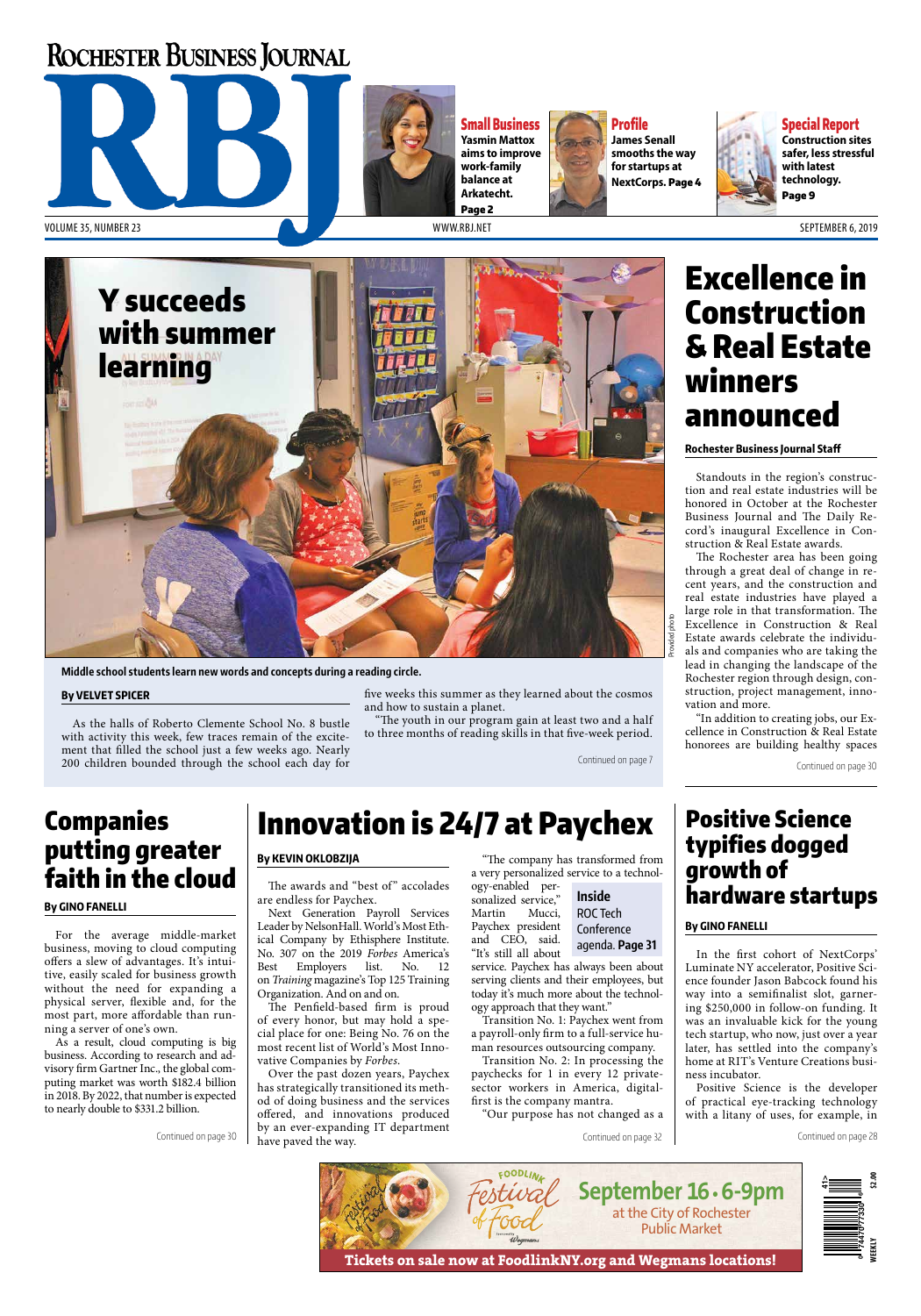

Excellence in Construction & Real Estate celebrates the individuals and companies who are changing the landscape of the Rochester region through design, construction, project management, lending, innovation and more. These individuals and organizations are creating jobs, building healthy spaces, helping families and companies achieve their dreams, and leading the way toward growth and prosperity for the community.



# **CONGRATULATIONS TO THE 2019 HONOREES!**

### **EXCELLENCE IN CONSTRUCTION - COMPANY**

**Architects CPL** LaBella Associates, DPC SWBR

**Developers** Buckingham Properties Edgemere Development, Inc. Rochester's Cornerstone Group, Ltd.

Engineers BME Associates Costich Engineering, DPC LaBella Associates, DPC

General Contractors Christa Construction, LLC LeChase Construction Services, LLC The Pike Company

Home Builders Riedman Homes

**Subcontractors** Hewitt Young Electric Isaac Heating & Air Conditioning Ruston Paving Co., Inc.

### **EXCELLENCE IN CONSTRUCTION - INDIVIDUAL**

Architect Peter Wehner Passero Associates

Developer Peter Landers Landers Management

Estimator Robert Acquilano O'Connell Electric Co. Inc.

Rising Stars Bernard Birnbaum Birnbaum Companies Gerard DeRomanis LaBella Associates, DPC Leticia Fornataro SWBR

### **EXCELLENCE IN REAL ESTATE**

Residential Real Estate Agents Stephen Cass RE/MAX

Mary Jo Karpenko Howard Hanna

Tina Mattia Re/Max Realty Group

Sharon Quataert Sharon Quataert Realty

Michael Slusser Slusser Realty Group Commercial Real Estate Agents

Michael Frame CBRE|Rochester

John Manilla Pyramid Brokerage Company of Rochester, Inc.

Rising Stars Alex Amorese CBRE|Rochester

Courtney Janto Buckingham Properties

### Celebrate the 2019 Excellence in Construction & Real Estate winners.

The evening will include networking, dinner, and awards celebration.

## October 28, 2019

Joseph A. Floreano Rochester Riverside Convention Center

5:30 - 6:15 p.m. Beer, wine, networking and hors d'oeuvres

> 6:30 - 8:00 p.m. Dinner and awards celebration

Purchase your tickets today: rbj.net/events/construction-and-real-estate/

### \$99/each

*\*Preferred seating sponsorships are available Space is limited!* 

*Presenting Sponsor:*



### Questions?

*Contact jsims@bridgetowermedia.com.* 

*For sponsorship information, contact your account manager or shuettner@bridgetowermedia.com*